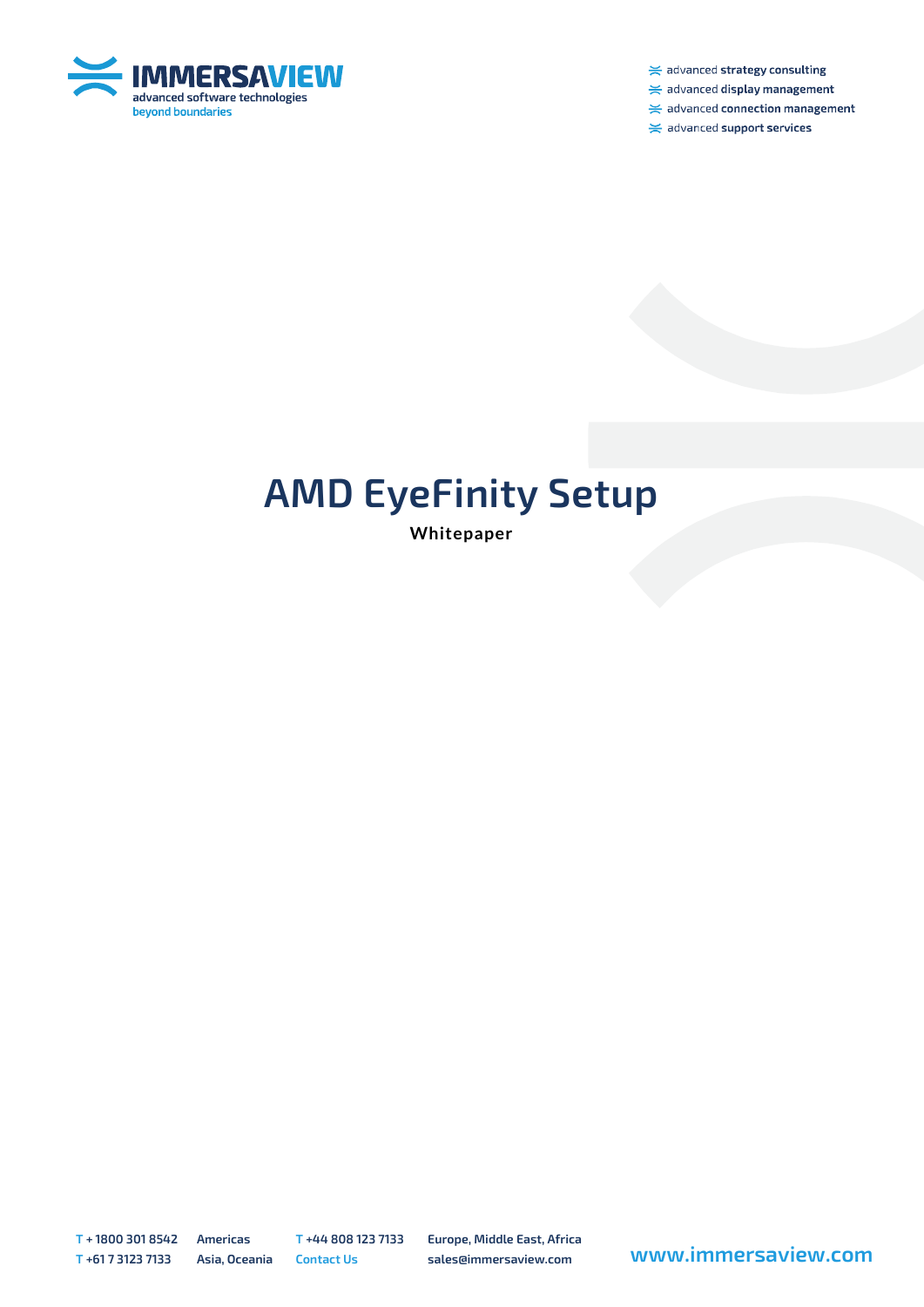

This White Paper will guide you through the setup of EyeFinity with multiple projectors on your AMD graphics card so you are ready to use ImmersaViewBlend®, ImmersaViewWarp® or SimVisuals® products.

AMD EyeFinity lets you group monitors or projectors to form a single spanned display. A single Windows Desktop can then been seen across the entire display so applications can be run in fullscreen mode across multiple displays. AMD EyeFinity is able to set up from 2 to 6 projectors in a number of configurations.

This White Paper will guide you through the setup of EyeFinity with multiple projectors on your AMD graphics card so you are ready to use [ImmersaViewBlend®](http://www.immersaview.com/products/blend), [ImmersaViewWarp®](http://www.immersaview.com/products/warp) or [SimVisuals®](http://www.immersaview.com/products/simvisuals) products.

# **Graphics card**

EyeFinity is an AMD technology that is available on a number of consumer and workstation graphics card. AMD graphics cards that support EyeFinity include the Radeon HD 5000 series and up, and the FirePro V series.

# **Connections**

Different manufacturers implement different connections on their graphic cards. Although a card maybe the same model number, the outputs connectors could vary between manufacturers. We recommend checking outputs of graphics cards prior to purchase to ensure these meet your requirements.

Most consumer cards (at the time of writing) have 2 DVI, one HDMI and one DisplayPort connector, which enables them to drive 3 displays at once. Other cards have 2 DVI, one HDMI and 2 Mini-DisplayPort connectors which allows up to 4 displays to be used. Some cards will support EyeFinity with 4, 5 or 6 Mini DisplayPort connectors, which allows up to 6 displays to be used at once.

To use more than 2 projectors off a single graphics card, you need to connect the additional projectors through the card's DisplayPort connectors, using **active** adapters. The active adapter is

**T + 1800 301 8542 Americas T +44 808 123 7133 Europe, Middle East, Africa**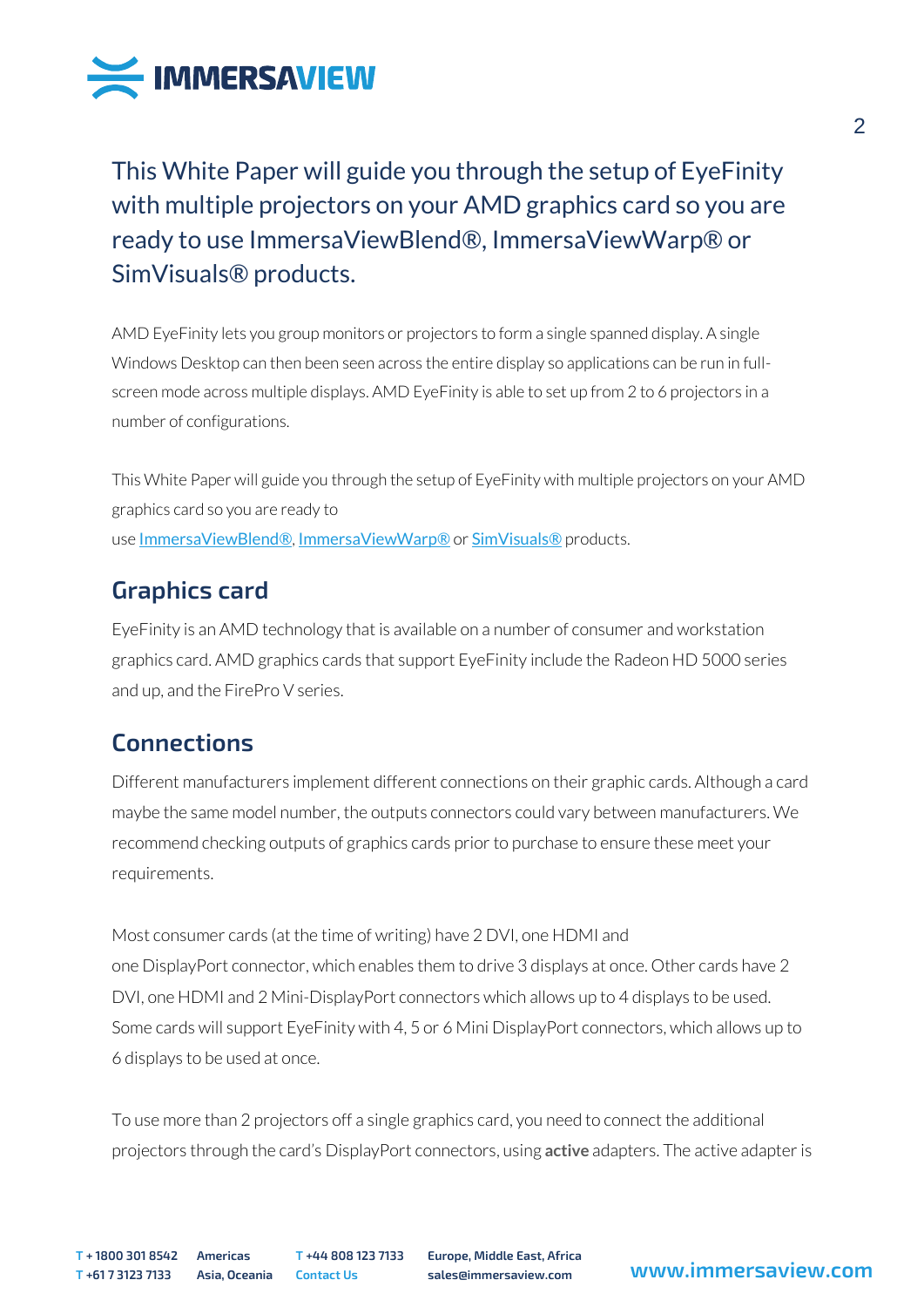

very important. Using passive adapters will result in the projectors being seen in the list of available displays but unable to display signals at higher resolutions.

A list of compatible adapters is available here: <http://support.amd.com/us/eyefinity/Pages/eyefinity-dongles.aspx> Tip: for best results, it is recommended to connect all the projectors from DisplayPort connections where possible. This way all displays will run off the same internal clock on the graphics card.

### **Software**

EyeFinity requires at least Windows Vista, Windows 7 or Windows 8. Windows XP is not supported.

We recommend using the latest AMD drivers for your card which can be downloaded at <http://support.amd.com/us/gpudownload/Pages/index.aspx>

## **Setting up**

To set up EyeFinity, right click on the Windows desktop and select "Catalyst Control Center". In the Catalyst Control Center, expand the "AMD EyeFinity Multi-display" tab on the left. Select "Create EyeFinity Display Group".

#### **Step 1**

With two or more projectors or monitors connected, right click on the desktop and open AMD Catalyst control center.



**T + 1800 301 8542 Americas T +44 808 123 7133 Europe, Middle East, Africa**

### **<sup>T</sup> +61 7 3123 7133 Asia, Oceania Contact Us sales@immersaview.com www.immersaview.com**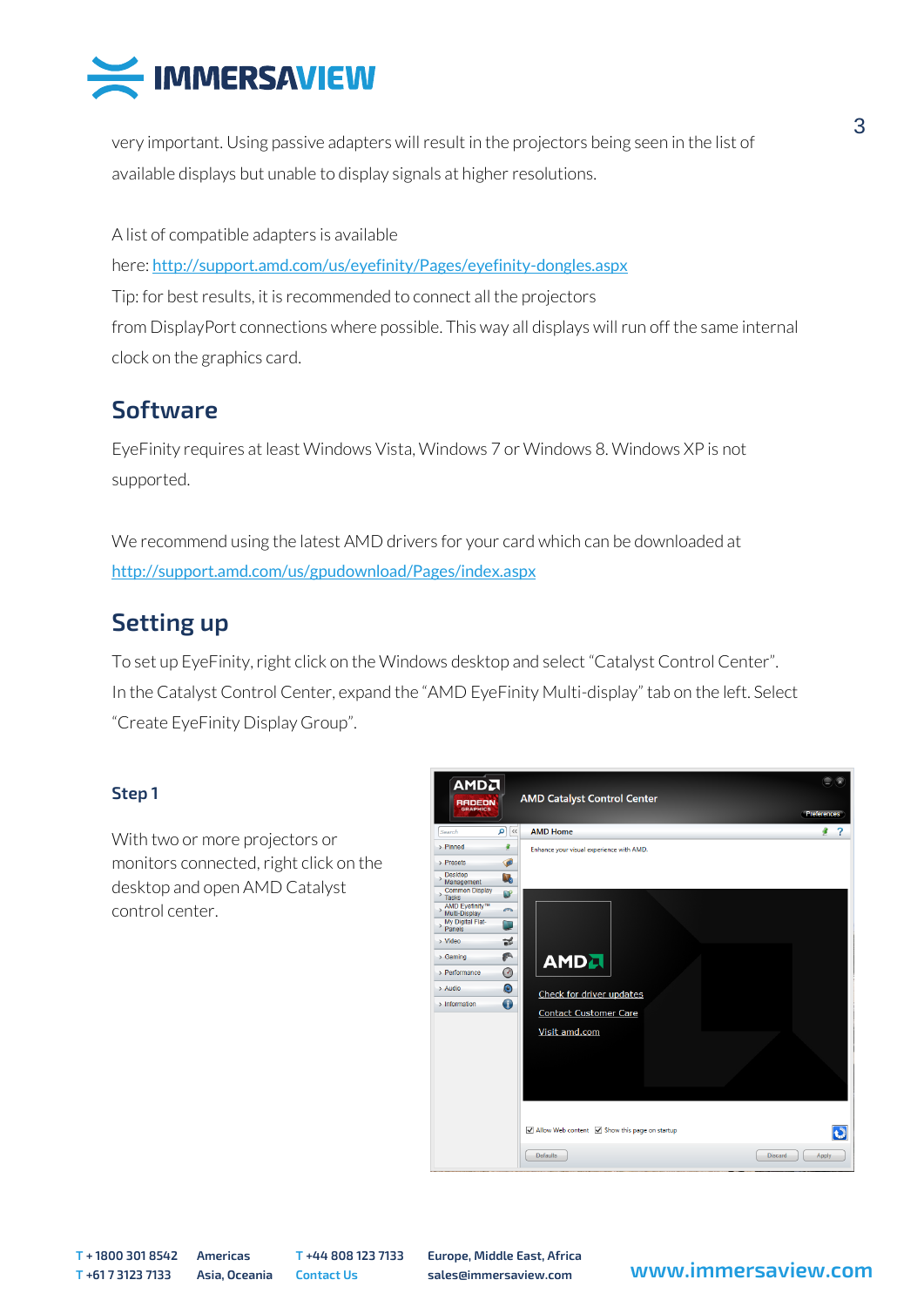

#### **Step 2**

Select "AMD Eyefinity Multi-Display" from the left hand menu.



#### **Step 3**

Select "Create Eyefinity Display Group". You will now be presented with a screen showing the displays currently connected to your system. To assist with identifying where each display is located, select "Identify all" and a number will appear on each screen that corresponds to the arrangement.



**T + 1800 301 8542 Americas T +44 808 123 7133 Europe, Middle East, Africa**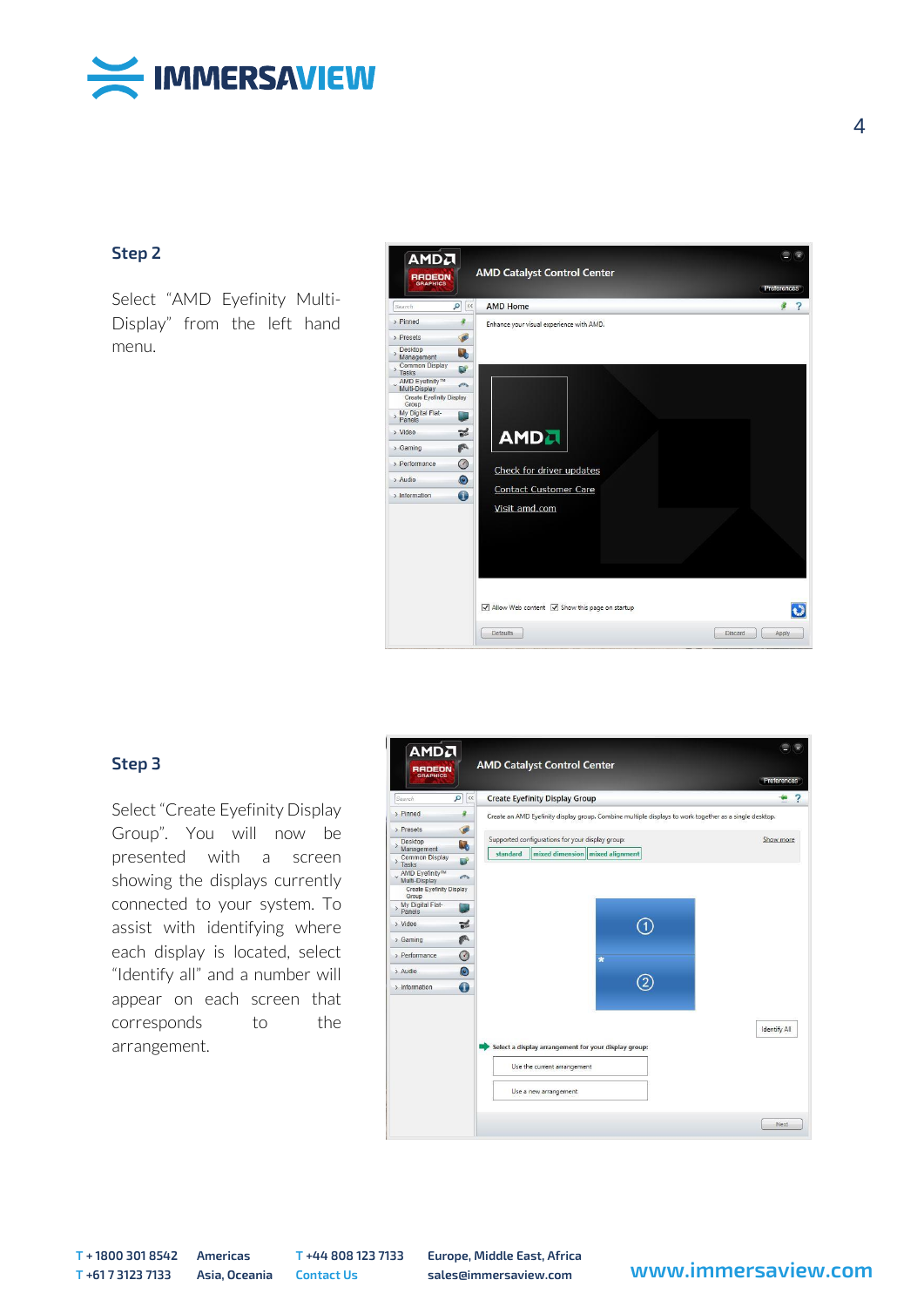

#### **Step 4**

Select to either "Use the current arrangement" if you are happy with how the displays are arranged, or "Use new arrangement" if you would like to rearrange the display positions. Once chosen, select next to continue.



#### **Step 5**

Your Eyefinity display group is now set up and you can now label and save for future use.



**T + 1800 301 8542 Americas T +44 808 123 7133 Europe, Middle East, Africa**

### **<sup>T</sup> +61 7 3123 7133 Asia, Oceania Contact Us sales@immersaview.com www.immersaview.com**